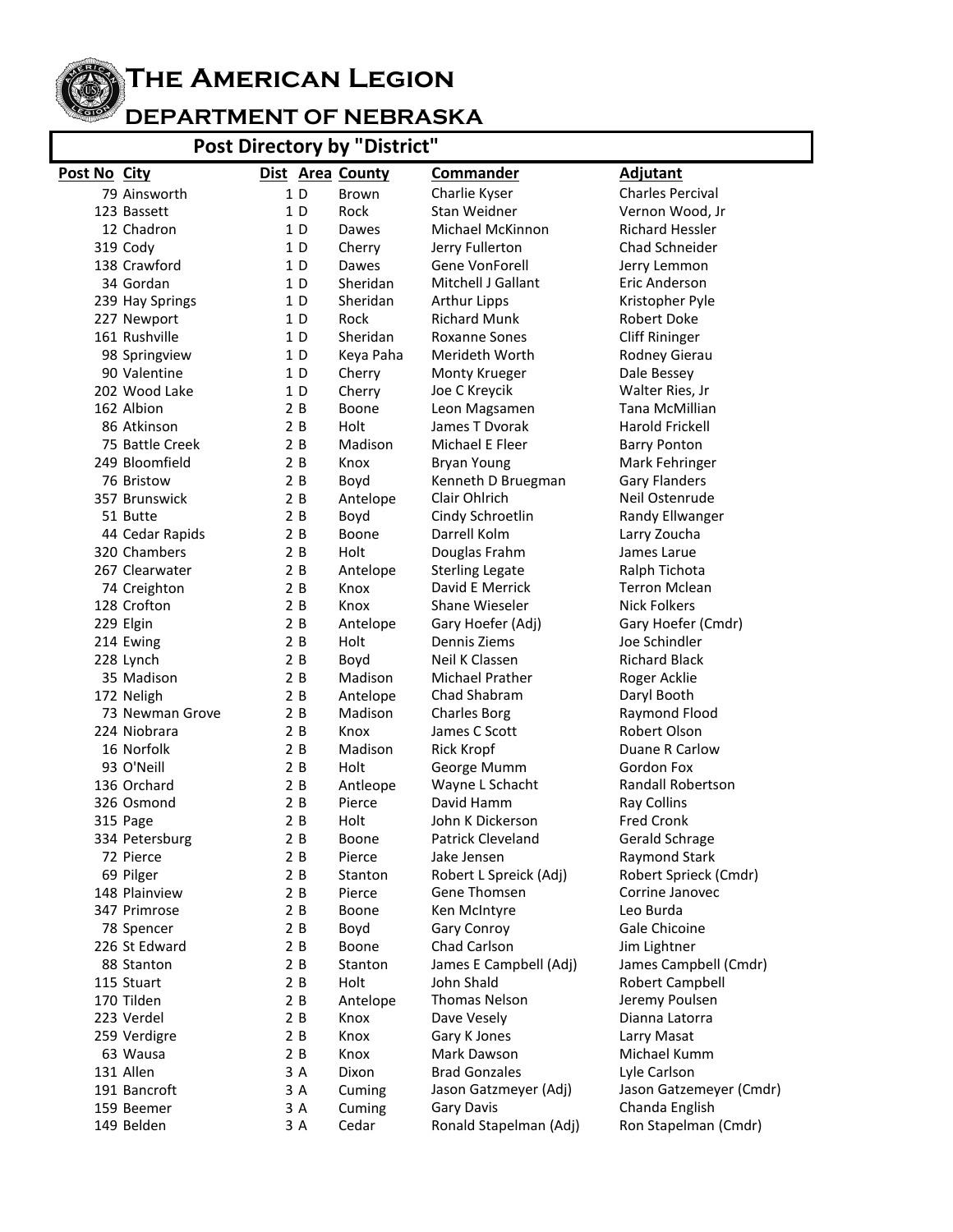165 Carroll 114 Coleridge 127 Craig 376 Dakota City 215 Decatur 60 Emerson 4 Hartington 97 Homer 175 Jackson 54 Laurel 83 Lyons 139 Macy 62 New Castle 46 Oakland 55 Pender 117 Ponca 113 Randolph 307 South Sioux City 15 Tekamah 81 Wakefield 89 Walthill 43 Wayne 70 West Point 363 Winnebago 252 Winside 85 Wisner 31 Wynot 7 Alliance 200 Bayard 275 Big Springs 29 Bridgeport 217 Chappell 301 Dalton 292 Dix 36 Gering 9 Hemingford 57 Hyannis 309 Lisco 286 Lodgepole 124 Mitchell 10 Morrill 210 Oshkosh 291 Potter 5 Scottsbluff 17 Sidney 207 Arthur 77 Cozad 225 Eddyville 206 Elsie 288 Farnam 64 Gothenburg 40 Grant 279 Hershey 111 Lexington 271 Madrid 181 Maxwell 109 Mullen 163 North Platte 135 Ogallala 277 Overton

Wayne Kenneth Hall (Adj) Kenneth Hall (Cmdr) Cedar John Hoffart Melvin Gullicksen Burt Duane Hinman Deffery West Dakota Dale Davis **Dale Davis**<br>1994 Bang Davis Dale Davis Burt Penny War Burt Paul Richards Penny Warren Dixon Dave Mahler Doug Mackling Cedar Milliam Christensen Roland Becker<br>Dakota Larry Welch **Bakota** David Heck Dakota Larry Welch Dakota Russ Rasmussen Dan O'Neill Cedar Lloyd Luedtke Gene Quist Burt Gearld Ludwig Matthew Carr A Thurston Leander Merrick Leander Merrick Dixon Aaron Meyers Bernard Rohan Burt Larry D Buswell John Hultquist Thurston Gene Case **Gase State State State Service Case**<br>Dixon Randy J Lukken **Godf** Roger Godf A Cedar Raymond Schnell Raymond Schnell Dakota John A Ludwick, Jr Brian Marshall Burt Victor L Jensen Richard Smiley A Dixon Ken Thomsen Kenneth Petit Thurston Pat Newton **Andy Newton** Wayne Dennis Lutt Duane Schroeder Cuming Steve Schwer Cuming Cuming Steve Schwer Linda Kay Hugo Thurston John F Lamere Iris Payer Wayne Mark Bloomfield Robert Neel Cuming Richard Schultz (Adj) Richard Schultz (Cmdr) Cedar Jerry J Pinkelman Louis Zimmerman Box Butte Steve Stanec Bradley Moomey Morrill Larry Kraus (Adj) Larry Kraus (Cmdr) Deuel Larry McCroden James Peterman Morrill Carl E Roach(Adt) Carl Roach (Cmdr) Deuel Dwight Smith **Ronald Jacobs** Cheyenne Matthew Gillespie Michael Sullivan, Sr Kimball Joe Singleton Lawrence Engstrom<br>Scotts Bluff Kent Holmes Scotts Bennett Box Butte James E Olson Brett Sorensen Grant Mike Wintz Curtis Brown Garden Monte Shaul Richard O'Bannon Cheyenne Mark W Keller **Earl Miller** Scotts Bluff Michael Cotant Joe Myers Scotts Bluff Fred A Cawiezel Stanley Mathson Garden Jim Olson (Adj) Jim Olson (Cmdr) Cheyenne Jerry D Steele (Adj) Jerry Steele (Cmdr) Scotts Bluff Beth Linn James E Linn Cheyenne Leslie Larsen Scott Tobler<br>Arthur Travis Wenzel San William Dalv Travis Wenzel William Daly Dawson Larry Harvill (Adj) Larry Harvill (Cmdr) Dawson Stan McFarland Fred Boon Perkins Jonathon C Peterson John Culver Dawson Irvan Hess Frank Widick Dawson Jeffrey A Morris Elmer Kugler Perkins Michael Wyatt Stephanie Larson Lincoln Adam J Reed Kerry Frels Dawson David Trembly Steve Zerr Perkins Michael Heinemann Karl Dudo Lincoln Harry Feeney **Good Good Barry Feeney** John Schledewitz Jr<br>Hooker Todd Peters **Good Barry Dawn Mallory** Hooker Todd Peters **Dawn Mallory** Lincoln Scott B Bell Paul Cooper Keith John R Koperski Tim Hudson Dawson Ron Davey **Romes** Howard Roth

3

3

3

3

3 A

3

3

3

3

3

3

3

3 A

3

3

3 A

3

3

3

3

3

3

3

3 A

3

3

3 A

4 D

4 D

4 D

4 D

4 D

4 D

4 D

4 D

4 D

4 D

4 D

4 D

4 D

4 D

4 D

4 D

4 D

4 D

5

5

5

5

5

5

5

5

5

5

5

5

5

5

5

Randy J Lukken Roger Godfredson Joseph Bennett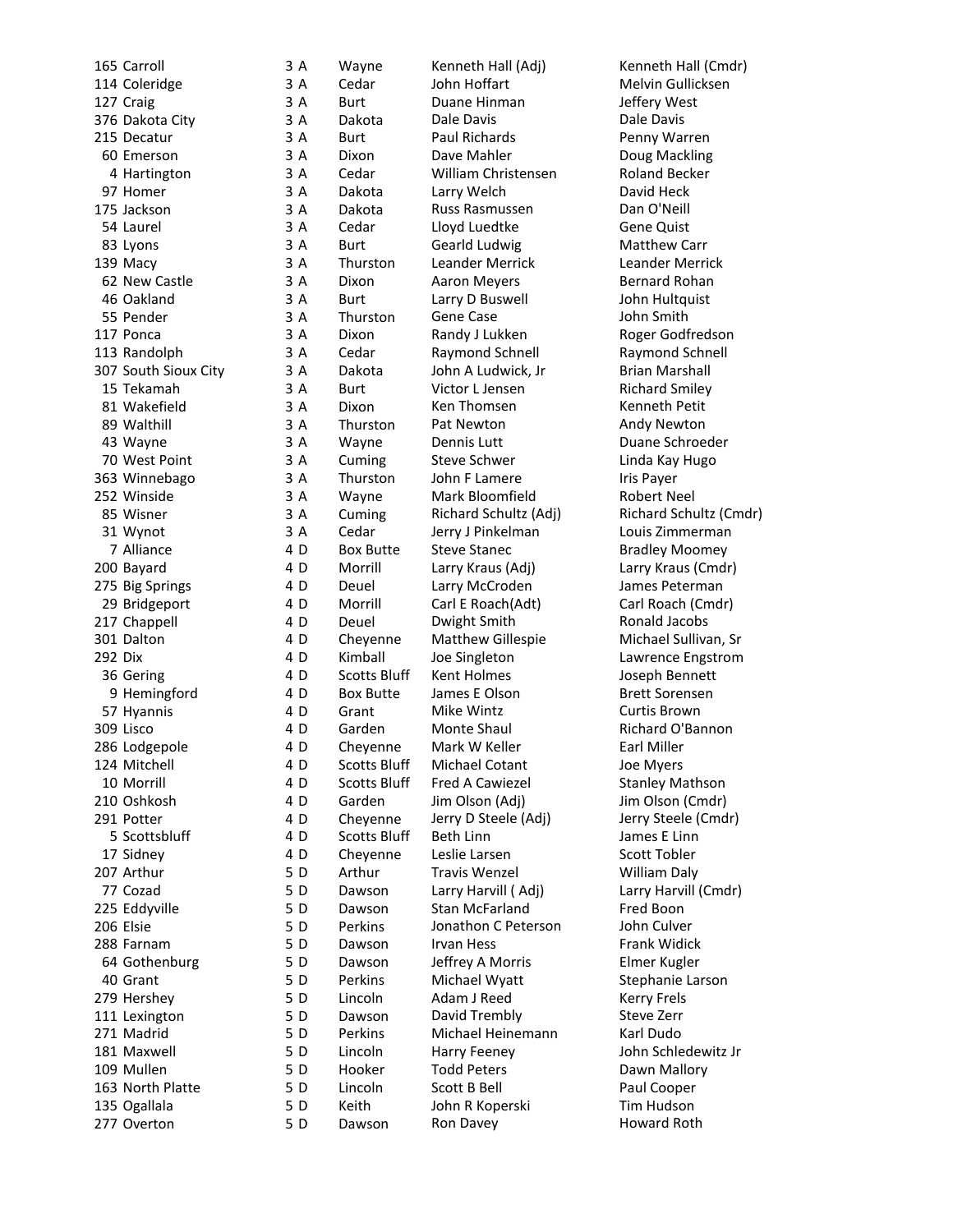|     | 303 Paxton                                   |
|-----|----------------------------------------------|
|     |                                              |
|     | 324 Stapleton                                |
|     | 41 Sumner                                    |
|     | 208 Sutherland                               |
|     | 230 Thedford                                 |
|     | 189 Tryon                                    |
|     | 270 Venango                                  |
|     | 213 Wallace                                  |
|     | 153 Ansley                                   |
|     | 251 Arcadia                                  |
|     |                                              |
|     | 130 Arnold                                   |
|     | 108 Ashton                                   |
|     | 42 Aurora                                    |
|     | 107 Bartlett                                 |
|     | 99 Belgrade                                  |
|     |                                              |
|     |                                              |
|     | 201 Boelus<br>323 Brewster<br>126 Broken Bow |
|     | 298 Burwell                                  |
|     | 333 Cairo                                    |
|     | 59 Callaway                                  |
|     |                                              |
|     | 6 Central City                               |
|     | 220 Comstock                                 |
|     | 241 Dannebrog                                |
|     | 300 Doniphan                                 |
|     | 316 Elm Creek                                |
|     | 151 Fullerton                                |
|     | 144 Genoa                                    |
|     | 310 Gibbon                                   |
|     | 53 Grand Island                              |
|     |                                              |
|     |                                              |
|     | 186 Greeley                                  |
|     | 141 Hampton                                  |
|     | 52 Kearney                                   |
|     | 293 Litchfield                               |
|     | 48 Loup City                                 |
|     | 142 Mason City                               |
|     | 50 Merna                                     |
|     |                                              |
|     | 351 Miller                                   |
| 285 | North Loup                                   |
|     | 250 Oconto                                   |
|     |                                              |
|     |                                              |
|     | 38 Ord<br>120 Palmer<br>321 Pleasanton       |
|     | 332 Ravenna                                  |
|     | 104 Sargent                                  |
|     | 150 Scotia                                   |
|     | 297 Shelton                                  |
|     | 263 Silver Creek                             |
|     |                                              |
|     | 299 Spalding                                 |
|     | 119 St Paul                                  |
|     | 236 Wolbach                                  |
|     | 314 Wood River                               |
|     | 129 Ashland                                  |
|     | 327 Bellwood                                 |
|     | 273 Brainard                                 |
|     | ---<br>158 Cedar Bluffs                      |
|     | 244 Ceresco                                  |
|     | 265 Colon                                    |
|     | 84 Columbus                                  |

7 B

Keith Victor Yauk Richard Colson Logan David Olson Richard Cook Dawson Richard Pierce Richard Pierce Lincoln David R Hughes Earl Jones Thomas Royce Brown John Bryant McPherson Terrance Neal Harold Arensdorf Perkins Dave Deden Bruce Marquardt Lincoln James R Smith Gary McConnell Custer Sidney W Vose Karmela Shafer Valley Douglas Griess Derry Wortman Custer John R Phillips Charles Foran B Sherman Donald R Jehorak Wilfred Fredrick Hamilton Ronald D Paider **Alan Anderson** Wheeler David Collins **Duane Waddle** Nance John E Nelson IV (Adj) John Nelson IV ((Cmdr) Howard George Cyboron Gary Hewitt Blaine Jason Ryker Amy Schneidereit Custer Roger Wenquist Gene Hendricks Garfield Donald Christen Richard Bolli B Hall Allan Wade Osburn Ricky Leth Custer Thomas Wilson William Schaad Merrick Thomas Reimers Sandra Lindgren Custer Gary Trojan Larry Kokes Howard David Boehle **Kelly Cumming** Hall Richard Plock Richard Rail Buffalo Terry Labs Stanley Brodine Nance Arthur DeLancey Henry Bigge Nance John Buhl Stanley Tarnick Buffalo Shannon L Slagle Tim Smallcomb Hall Michael Ponte Brian Rapp B Greeley Charles McManus James Beck Hamilton Chuck Strohm Danny Heiden Buffalo Richard Weiss William Crosier Sherman Delwin Beck **Ronald Siegel**<br>Sherman Chuck Radtke **Roman Berk Berk Kowalsk**i Chuck Radtke Jerry Kowalski Custer Dennis Tompkin Edith Deuel Custer Glenn Ritchie David Downey B Buffalo Charles Day Larry Meyer Valley Kevin L Sheldon Edward Bloom B Custer Darrel Johnson Linda Bomberger Valley Wayne D Brown Galen Dulitz Merrick Rick Harrahill Ron Kunze Buffalo Kim Phillips **Edward Zweiner** Buffalo Jeff Zinnel Jess Duncan Custer Jack A Steinbach Colin Penny Greeley Allen G Babcock William Goldfish Buffalo Glen Schrage Glen Schrage Merrick Daniel Oppliger Jerome Paczosa Greeley Thomas Connelly Kathryn Connelly Howard Charles M Schmid Mike Rowley Greeley Lucas J Thompson Frank Vopat B Hall Stanley Bilslend James Smith Saunders Jim Graham Tami Johns Butler Gearld W McDonald Jr Kenneth Schmid Butler James Polivka Tom Pesek Saunders Randall C Redding Tom Siebels<br>Saunders Lonnie Rech Saunders Doe Dennick Lonnie Rech Joe Dennick Saunders Virgil Blum Virgil Blum Platte Donald Patras **Michael Landkamer**<br> **Platte** Burton Heath Mank Krings Burton Heath Hank Krings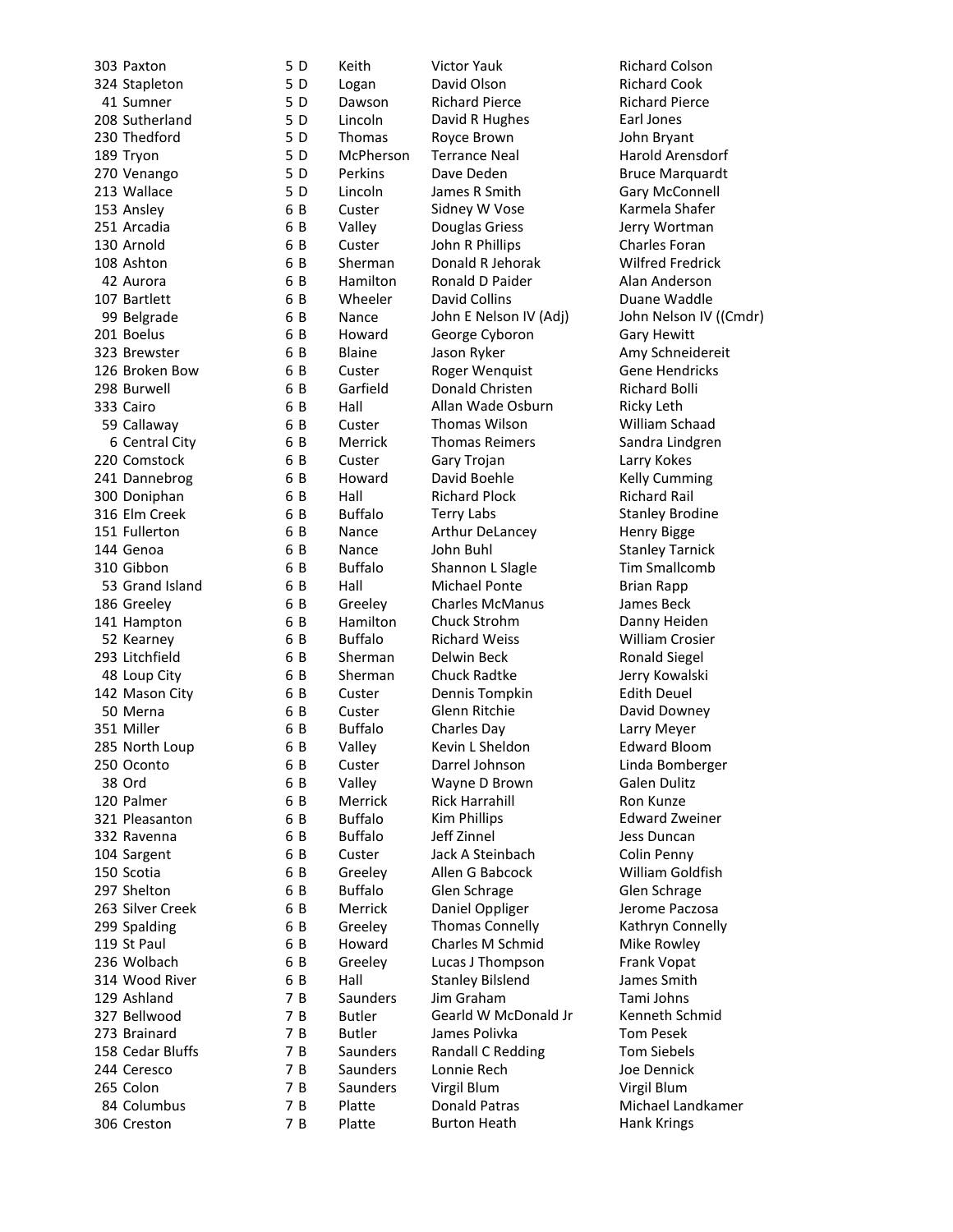|     | 125 David City                          |
|-----|-----------------------------------------|
|     | 122 Dodge                               |
|     | 110 Dwight                              |
|     | 20 Fremont                              |
|     |                                         |
|     | 18 Hooper<br>155 Howells<br>80 Humphrey |
|     |                                         |
|     |                                         |
|     | 302 Leigh                               |
|     | 261 Lindsay                             |
|     | 232 Malmo                               |
|     | 322 Monroe                              |
|     | 340 Morse Bluff                         |
|     |                                         |
|     | 91 Osceola                              |
|     | 283 Platte Center                       |
|     | 160 Polk                                |
|     | 254 Prague                              |
|     |                                         |
|     | 47 Schuyler                             |
|     | 121 Scribner<br>296 Shelby              |
|     |                                         |
|     | 132 Stromsburg                          |
|     | 196 Uehling                             |
|     | 371 Valparaiso                          |
|     | 82 Wahoo                                |
|     |                                         |
|     | 308 Weston                              |
|     | 262 Yutan                               |
|     | 71 Arlington                            |
|     | 37 Bellevue                             |
|     |                                         |
|     | 339 Bellevue                            |
|     | 266 Bennington                          |
|     | 112 Benson<br>154 Blair<br>211 Elkhorn  |
|     |                                         |
|     |                                         |
|     | 348 Fort Calhoun                        |
|     | 216 Gretna                              |
|     |                                         |
|     |                                         |
|     | 274 Herman                              |
|     | 366 Kennard                             |
|     |                                         |
|     | 374 Millard                             |
|     | 1 Omaha                                 |
|     | 30 Omaha                                |
| 331 | Omaha                                   |
|     | 32 Papillion                            |
|     |                                         |
|     | 373 Ralston                             |
| 143 | Springfield                             |
| 58  | Valley                                  |
| 96  | Arapahoe                                |
|     | 245 Bartley                             |
|     | 28 Beaver City                          |
|     | 65 Benkelman                            |
|     |                                         |
|     | 199 Cambridge                           |
|     | 133 Culbertson                          |
|     | 95 Curtis                               |
|     | 276 Danbury                             |
|     | 343 Edison                              |
|     |                                         |
|     | 290 Elwood                              |
|     | 257 Eustis                              |
|     | 134 Haigler                             |
|     | 287 Hayes Center                        |
|     | 344 Indianola                           |
|     | 313 Lebanon<br>272 Maywood              |

| Jim Daro                          |
|-----------------------------------|
| <b>Ricky Capps</b>                |
| Ken Kotera                        |
| Vern C Gibson                     |
| Fred R Fachma                     |
| <b>Glen Mlnarik</b>               |
| David L Classer                   |
| Corey Pospich                     |
| James McPhilli                    |
| <b>Donald Proett</b>              |
| <b>William Smoot</b>              |
| Galen Johnson                     |
| Scott Anderso                     |
| Barbara Johns                     |
| <b>Charles Shenk</b>              |
| Larry Johnson                     |
| Lumir Jedlicka                    |
| <b>Bill Alsmeyer</b>              |
| James Krumba                      |
| Perry Noyd                        |
| Lowell Meyer                      |
| Don Kobza                         |
| John D Peterso                    |
| <b>Tom Vasa</b>                   |
| Michael Juede                     |
| Steven Bremer                     |
| Roger L Nelsor                    |
| Jim Costello                      |
| Les Brauer                        |
| <b>Bruce Husted</b>               |
| <b>Richard Paulse</b>             |
| Russell G Quin                    |
| Lawrence Kuse                     |
| Dave Harrig                       |
| Carl Rennerfel                    |
| Dennis Penry                      |
| <b>Gary Sempek</b>                |
| Paul Taylor                       |
| Ronald Hanco                      |
| Charles Gilmoi                    |
| <b>Ted Stapleton</b>              |
| Jerone Thomp                      |
|                                   |
|                                   |
| Dale Mueller                      |
| Richard L Row                     |
| Wayne F Lamr<br><b>Rick Kerst</b> |
|                                   |
| Donald Nitzel<br>Scott Stahleck   |
| Jonathon Fegle                    |
| Dennis Kenned                     |
| <b>Ronald Wiiest</b>              |
| Donald Laffert                    |
| Darrell Paulsor                   |
| Paul Zerr                         |
| Kermit Smith                      |
| John E Brunsw                     |
| Gearld Unger                      |
| Don Reiners                       |
| Stephen C Haa                     |
|                                   |

7

7 B

7

7

7 B

7

7

7 B

7

7

7

7

7 B

7

7 B

7 B

7

7

7 B

7

7

7

7

7 B

7

8

8

8

8

8

8

8

8

8

8

8

8

8

8

8

8

8

8

8

9<sub>D</sub>

9<sub>D</sub>

9

9 D

9<sub>D</sub>

9

9<sub>D</sub>

9D

9 D

9 D

9

9<sub>D</sub>

9<sub>D</sub>

9

9 D

9 D

Dale Cooper Leonard Kempf Brenda Fujan n Edward Oneil an Steven L Snover Mary Smith en Michael Korth hal Don Tyser **Ilips Daniel Jarecki** B Saunders Donald Proett Fred Proskovec ots **Duane Laudenklos** on Saunders Jeff Van Nortwick on David Lenn son Dave Bruckner B Polk Charles Shenk Charles Shenk n Barry Johnson a Gale Loseke Kyle Schnoor ach Jack Carter **Owen Kinnan** r Busan Schommer Teresa Johnston son Paul Eddie Tom Vasa les Allan Arp er Stanley Misfeldt a Terry Greenwell David Coombs **Glenn Turner** A Douglas Bruce Husted Thomas Robbins, Sr A Steve Rounds **A Douglas Eugene Pieper** A Washington Larry Pringle A Sarpy Deff Johnson<br>Harrig Day Sheets Clay Sheets Dennis Penry Marty Timberlake Ruthanne Dimmock-Rever ock Larry Brown ore **Richard Klinger** n Sames Foster pson Lynn Bergman Jim Jenson **A** Rurt Muhle n Floward Davis James Foster D Furnas Donald Nitzel (Adj) Donald Nitzel (Cmdr) ker Thomas Maranville zley Dave Taylor edy (Adj) Dennis Kennedy (Cmdr) t **Eron Melvin Shipman** rty Barry Rich on (Adj) Darrell Paulson (Cmdr) Melvin Divis Michael Dytrych wig George Mahon Allen Erickson Russell Wood ang Michael Helm<br>
Stephen C Daniel Smith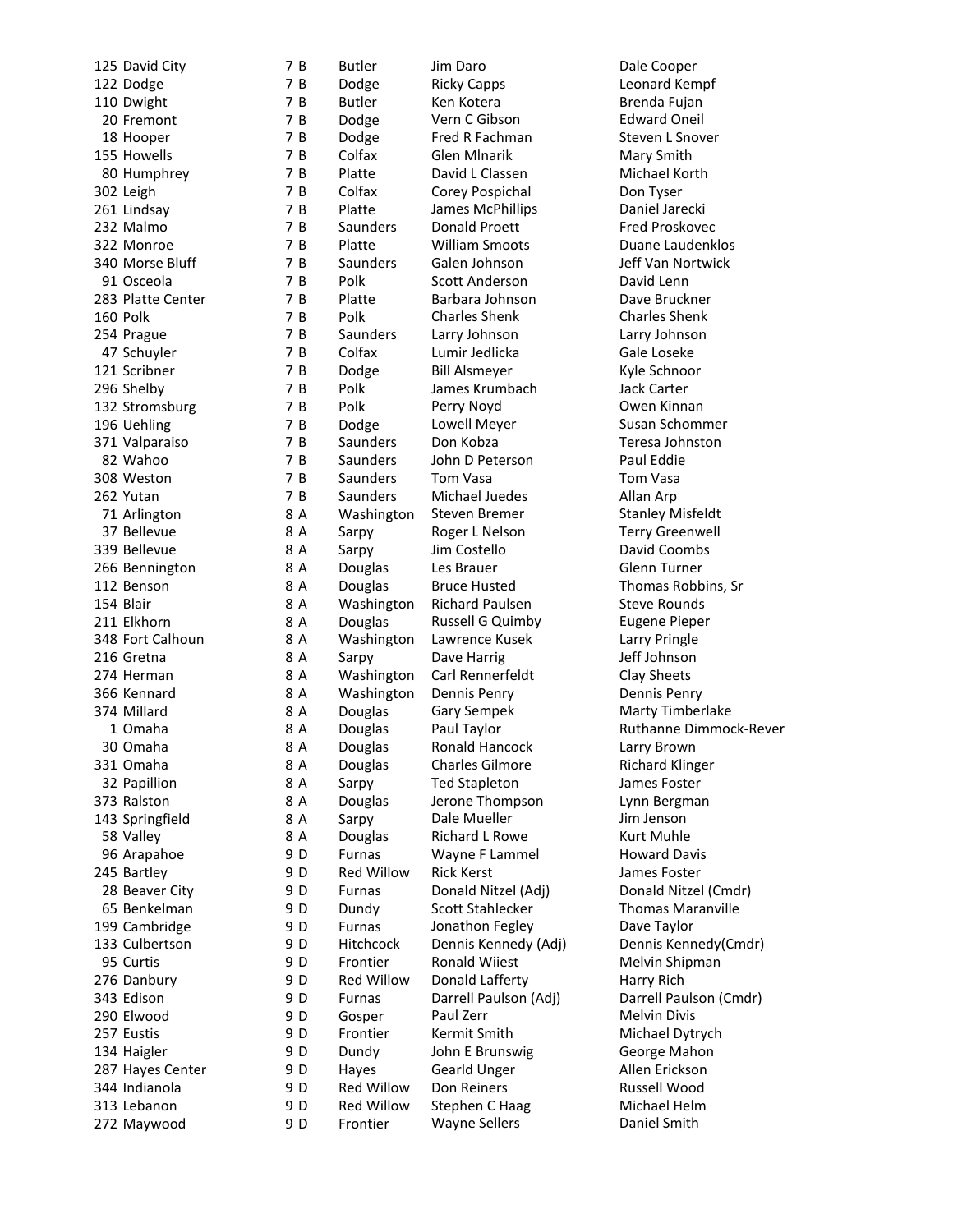| 203 McCook      | 9  |
|-----------------|----|
| 219 Oxford      | 9  |
| 318 Paliside    | 9  |
| 337 Trenton     | 9  |
| 304 Wauneta     | 9  |
|                 |    |
| 152 Wilsonville | 9  |
| 118 Alma        | 10 |
| 67 Bertrand     | 10 |
| 145 Bloomington | 10 |
| 176 Blue Hill   | 10 |
| 169 Campbell    | 10 |
|                 |    |
| 87 Clay Center  | 10 |
| 116 Cowles      | 10 |
| 248 Edgar       | 10 |
| 256 Fairfield   | 10 |
| 209 Franklin    | 10 |
| 26 Glenvil      | 10 |
| 278 Guide Rock  | 10 |
| 179 Hardy       | 10 |
|                 |    |
| 185 Harvard     | 10 |
| 11 Hastings     | 10 |
| 378 Hildreth    | 10 |
| 66 Holdrege     | 10 |
| 305 Holstein    | 10 |
| 365 Juniata     | 10 |
| 268 Kenesaw     | 10 |
|                 |    |
| 45 Lawrence     | 10 |
| 338 Loomis      | 10 |
| 94 Minden       | 10 |
| 364 Naponee     | 10 |
| 187 Nelson      | 10 |
| 184 Orleans     | 10 |
| 238 Red Cloud   | 10 |
| 328 Riverton    | 10 |
| 242 Ruskin      | 10 |
| 233 Stamford    | 10 |
|                 |    |
| 103 Superior    | 10 |
| 61 Sutton       | 10 |
| 377 Wilcox      | 10 |
| 221 Adams       | 11 |
| 194 Alexandria  | 11 |
| 356 Barneston   | 11 |
| 27 Beatrice     | 11 |
|                 | 11 |
| 166 Bruning     |    |
| 205 Byron       | 11 |
| 329 Carleton    | 11 |
| 253 Cortland    | 11 |
| 147 Crete       | 11 |
| 335 Davenport   | 11 |
| 198 Daykin      | 11 |
| 352 Deshler     | 11 |
|                 |    |
| 212 DeWitt      | 11 |
| 282 Diller      | 11 |
| 264 Dorchester  | 11 |
| 218 Exeter      | 11 |
| 24 Fairbury     | 11 |
| 21 Fairmont     | 11 |
| 183 Friend      | 11 |
| 68 Geneva       | 11 |
|                 |    |
| 13 Gresham      | 11 |

Furnas Ronald Ludeke **Douglas Rawson** D Hitchcock Jerry D Williams Clifford Johnson Chase Dennis Pfeiffer Edward Arenz Furnas Gary L Potter Carl McCoy Harlan Aaron Guthrie Geoffrey Florom 10 C Phelps David L Young Cary Nuttelman 10 C Franklin Gary Keim Care LeRoy Haussermann<br>10 C Webster Keith Waechter Thomas Johnson 10 C Webster Keith Waechter Thomas Johnson 10 C Franklin Jerry Joe Rutt Leland Erickson 10 C Clay Major Gosser Class Keith Veik<br>10 C Webster Denziel Tavenner Donald Beitler Denziel Tavenner 10 C Clay Troy Anderson Jack Cox 10 C Clay Lynn A Nejezchleb John Kluver<br>10 C Franklin Nicole Henry Nichard Rose Franklin Nicole Henry 10 C Clay Lee C Sherman (Adj) Lee Sherman (Cmdr) 10 C Webster Phillip L Troudt Jimmy Shaw 10 C Nuckolls Andrew Miller Howard Miller 10 C Clay Chuck Conway Anthony Stec 10 C Adams Clark Williams Richard LeBeau 10 C Franklin Randy W Albers Shawn Halsted 10 C Phelps Michael Buettner Michael Buettner<br>10 C Adams Mark Gentert Monald Lang Adams Mark Gentert **Donald Lang** 10 C Adams Jason D Kral Lawrence Consbruck 10 C Adams Renee Colon Larry Schneider<br>10 C Nuckolls Paul Dale State Richard Lyle Kohmetsche Nuckolls Paul Dale **Lyle Kohmetscher** 10 C Phelps Eddie Anderson Steve Larson 10 C Kearney Greg Smolik Heather Smolik 10 C Franklin John Haussermann Kristopher Eddy 10 C Nuckolls Charlie Tuttle James Menke 10 C Harlan Lester White George Davis C Webster Michael Goebel Michael Goebel Nuckolls Beauford Hoyer James Hanson 10 C Harlan John Ehrke **Raymond Tegtman** 10 C Nuckolls Elmer Rempe Steven Meyer<br>10 C Clav Chris Sterns Sterns Keith Koch Clay Chris Sterns Keith Koch 10 C Kearney Wayne Johnson Randall Hill 11 C Gage Mark R Gronewold Rudd Neil 11 C Thayer Lloyd E Goodson (Adj) Lloyd Goodson (Cmdr) 11 C Gage Robert Theye John Andreesen 11 C Gage Jerry Lamkin John Emory 11 C Thayer David Rinehart Larry Edzards 11 C Thayer Richard Poppe Ron Kuhlmann 11 C Thayer Shawn Winans Lloyd Vancleef 11 C Gage Rodney Rose Brandon Gentry 11 C Saline Tom Parker Bob Lorenz<br>11 C Thaver Roger V Schroeder Justin Trapp Thayer Roger V Schroeder Justin Trapp 11 C Jefferson David E Endorf (Adj) David Endorf (Cmdr) 11 C Thaver Stan Hofts Steven Harms 11 C Saline Glen Pieper Jon Osterhaus 11 C Jefferson Donald Meyer Larry Chambers 11 C Saline Larry Kaspar Larry Kaspar 11 C Fillmore Alan Songster Elaine Salyer 11 C Jefferson Guy Shalla **Donald Cook**<br>11 C Fillmore William J Timmerman Jerry Johnsor 11 C Fillmore William J Timmerman Jerry Johnson 11 C Saline Shawn Gray Shawn Robert Vickrey

9 D

9 D

9 D

9 D

9<sub>D</sub>

9 D<br>10 C

Red Willow Daniel Stramel and Christopher Mehringer<br>
Ronald Ludeke Christopher Mehringer Hitchcock Richard Baxter (Adj) Richard Baxter (Cmdr) 10 C Franklin Robert Minnick (Adj) Robert Minnick (Cmdr)<br>10 C Nuckolls Beauford Hover James Hanson 11 C Fillmore Martin Seward Adj) Martin Seward (Cmdr)<br>11 C York Ron L Emons M. Douglas Dey York Ron L Emons M. Douglas Dey